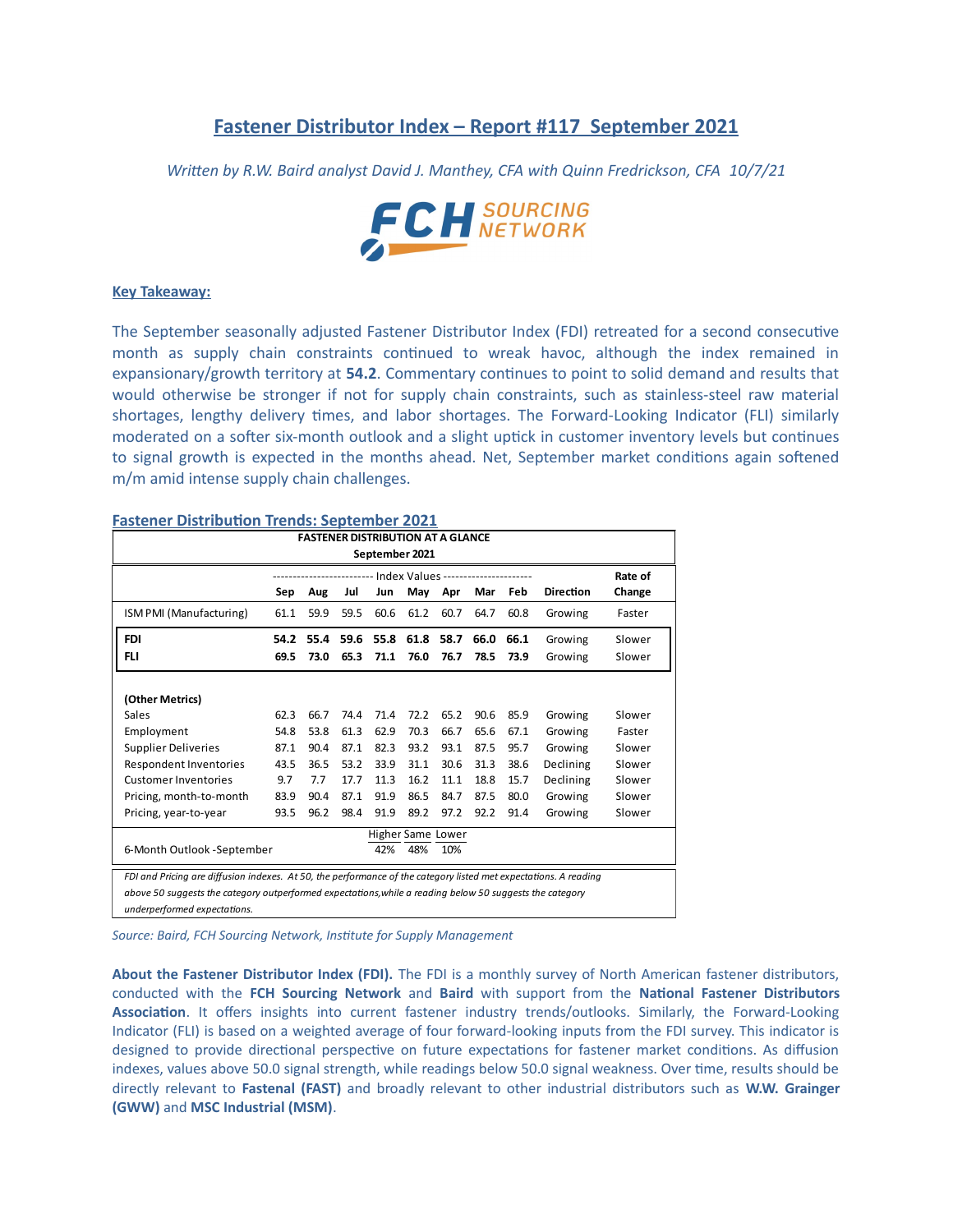### **Key Points:**

**FDI again decelerates on supply chain and labor market difficulties.** The seasonally adjusted September FDI (54.2) moderated from last month's 55.4, primarily reflecting lower sales activity (seasonally adjusted sales index -4.4 vs. last month). Pricing settled down ever so slightly, as the proportion of respondents reporting higher pricing m/m decreased (71% vs. 81% last month), which drove a contraction in the FDI Pricing Index (83.9 vs. 90.4 last month). Commentary indicated stainless steel raw material availability is a drag, along with staffing shortages and lengthy deliveries. Uncertainty around the availability and timing of receiving products, particularly imported products, was a common theme among survey participants again this month.

**FLI also contracts.** The seasonally adjusted FLI came in at **69.5**, contracting m/m alongside the FDI. This was attributable to a slight uptick in customer inventory levels (bearish for potential future restocking/demand), as well as a softer six-month outlook. Only 42% of respondents now expect activity levels to be higher six months from now vs. today compared to 58% in August. That said, product shortages in the face of continued strong demand could simply lengthen out the cycle, implying the FDI could remain in growth mode for much longer.

**Employment mostly unchanged in September.** The FDI employment index came in at 54.8 vs. 53.8 last month. This was driven by an uptick in the percentage of respondents indicating employment is above seasonal expectations (35% vs. just 19% in August). We continue to hear the job market remains extremely tight and filling open frontline positions (warehouse workers, drivers, etc.) is especially challenging, implying the employment index could remain at depressed levels for some time to come. Looking at the broader economy, the August jobs report was much weaker than expected with a disappointing gain of 235,000 jobs coming off July's better-than-expected report. This widely trailed economist expectations for +725,000 as concerns over the Delta variant impacted hiring in customer-facing areas (restaurants, leisure, hospitality, etc.). Unemployment stands at 5.2% compared to the pre-pandemic level of 3.5%. Economists are projecting ~500,000 additions in the September jobs report (slated to be released on October  $8<sup>th</sup>$ ).

**Supply chain continues to negatively impact results but demand remains strong**. Once again, respondent commentary focused in on supply chain. Said one respondent, "*In my 45 years, I have never seen the supply chain this screwed up and pricing this out of control.*" Echoing this sentiment, another participant said, "*We could do more if we had products coming in....right now if we are finding parts, we are buying it just to have it. UGH.*" Raw material shortages continue to pose a significant challenge, as do labor shortages: "*Stainless steel raw material continues to be an issue; shortages and very long deliveries are hampering production. Also staffing shortages continue to slow and hamper production as positions remain unfilled for lack of candidates.*" Several survey participants indicate they see the supply chain havoc lingering well into next year: "*We are having issues finding good outside sales, inside sales and warehouse help to fill open positions. Even though sales slowed just a bit in September we remain bullish on the near future. China shutdowns are coming and therefore we can assume the shortages will continue through 2022Q3*." That said, demand continues to be very strong: "*Demand is strong but supply chain issues could cause actual orders to soften.*"

**Fastenal**'s +9.0% overall August daily sales growth matched our +9.0% estimate. Safety sales declined 3.8% as demand for masks and other COVID-related products further moderated amid easing restrictions. Excluding safety products, underlying sales were +12.7% y/y, essentially in line with our +12.6% estimate and normal seasonality. Turning to fasteners specifically, FAST's fastener sales were +18.9% y/y, marking the sixth straight month of double-digit fastener sales growth and generally consistent with recent strong FDI/FLI readings. Looking forward, we model September overall daily sales +7.7% y/y, reflecting safety -1.6% and non-safety (including fasteners) +10.2%. Based on softening in the FDI, we could see some downside to this estimate, as this assumes above normal m/m seasonality (+1% above average m/m increases from August to September). FAST will report September daily sales with 3Q21 earnings on October 12.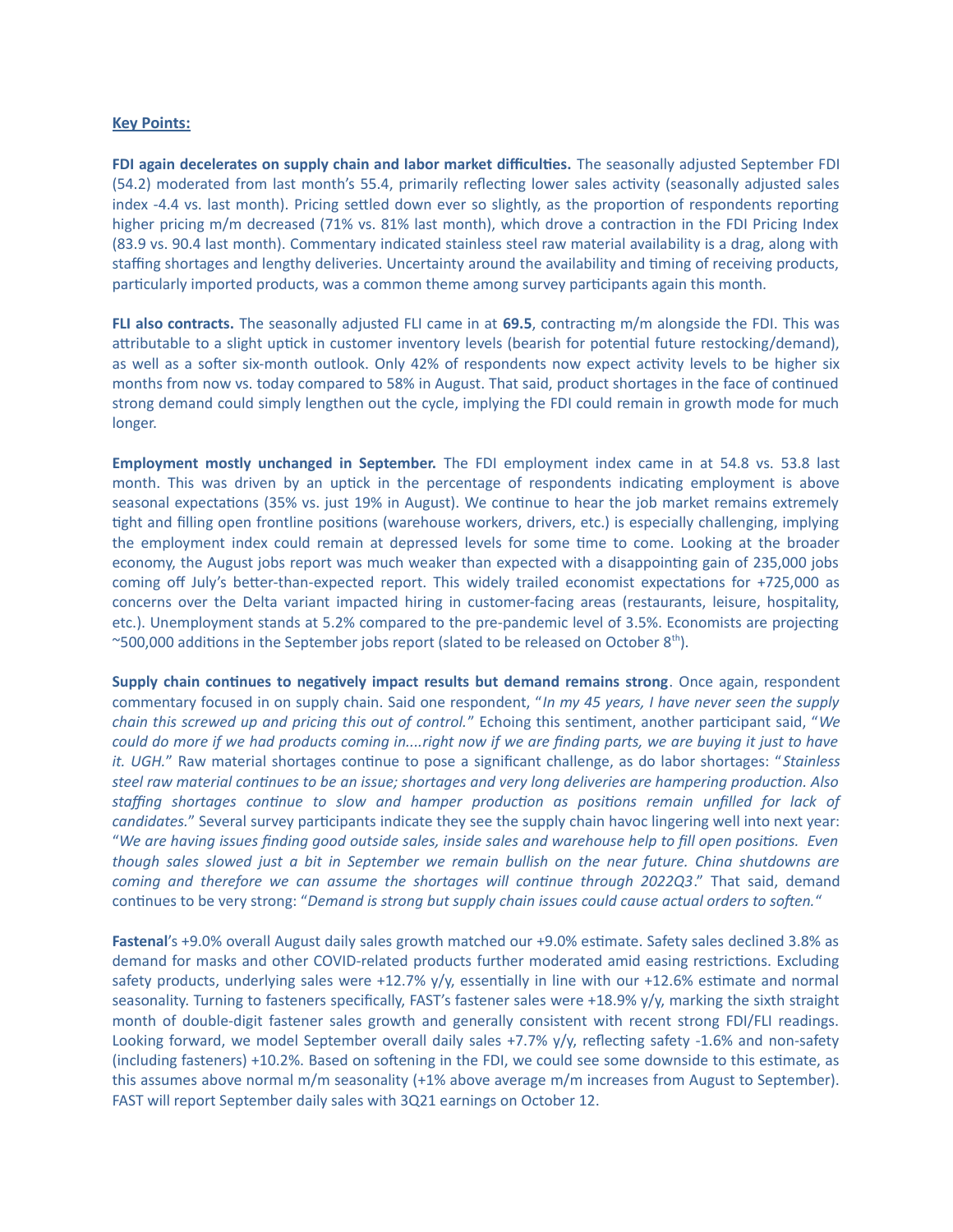

*\*FAST March 2020 – August 2021 Monthly Sales Presented as ex. Safety Products, Sep 2021 Baird ex. Safety estimate*

*Source: Baird, FCH Sourcing Network, Company reports*



## **1-Month Lagged FDI vs. FLI (Both Seasonally Adjusted)**

**Fastener Distributor Index (FDI); Seasonally Adjusted**

*Source: Baird, FCH Sourcing Network*

## **Risk Synopsis**

Fastenal: Risks include economic sensitivity, pricing power, relatively high valuation, secular gross margin pressures, success of vending and on-site initiatives, and ability to sustain historical growth.

Industrial Distribution: Risks include economic sensitivity, pricing power, online pressure/competitive threats, global sourcing, and exposure to durable goods manufacturing.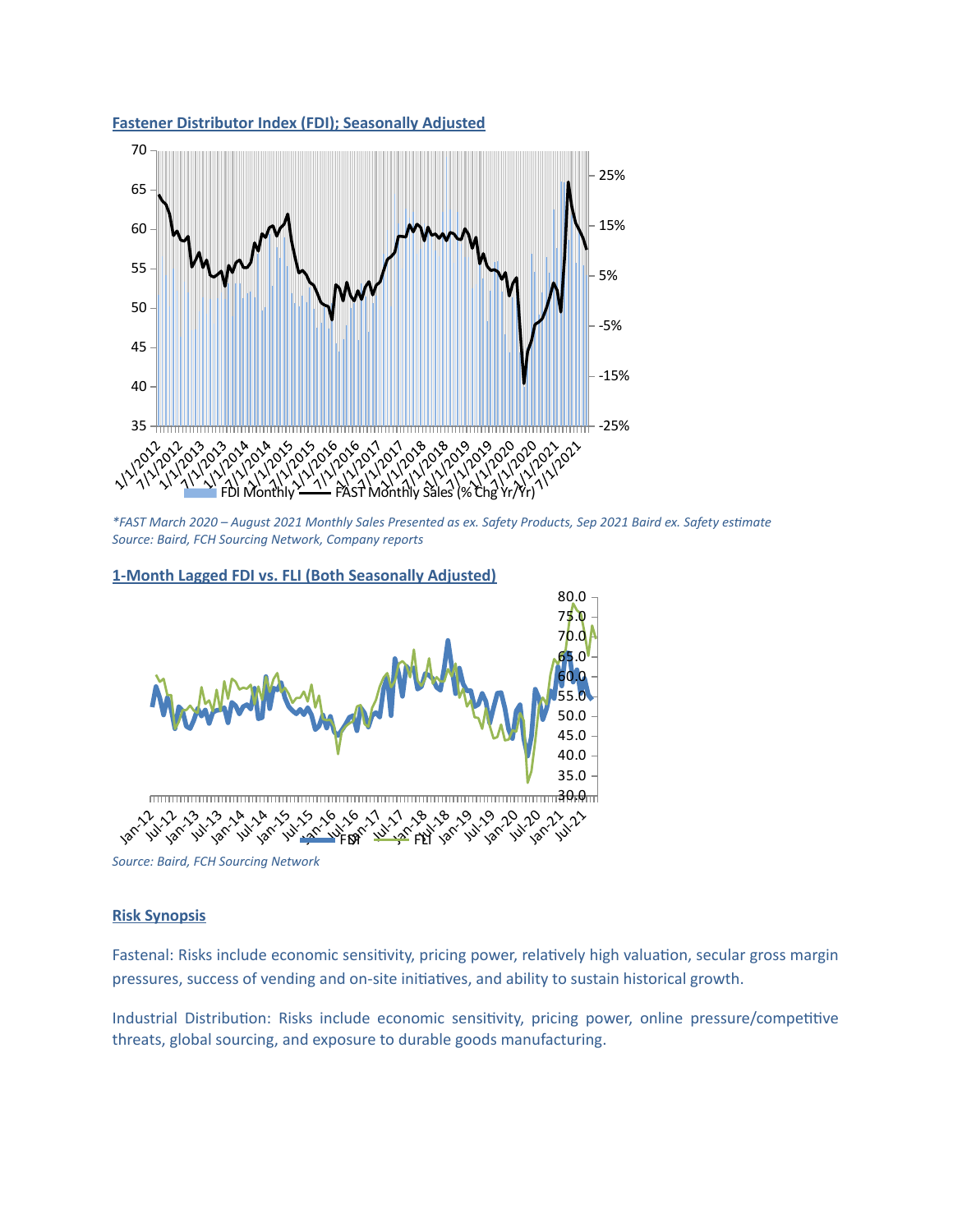# **Appendix – Important Disclosures and Analyst Certification**

### **Covered Companies Mentioned**

All stock prices below are as of 10/7/2021.

Fastenal Company (FAST-\$52.96-Outperform) W.W. Grainger Inc. (GWW-\$417.78-Outperform) MSC Industrial Direct Co. Inc (MSM-\$84.18-Outperform)



**Created by BlueMatrix** 



**Created by BlueMatrix** 



Robert W. Baird & Co. Incorporated makes a market in the securities of FAST, GWW, and MSM.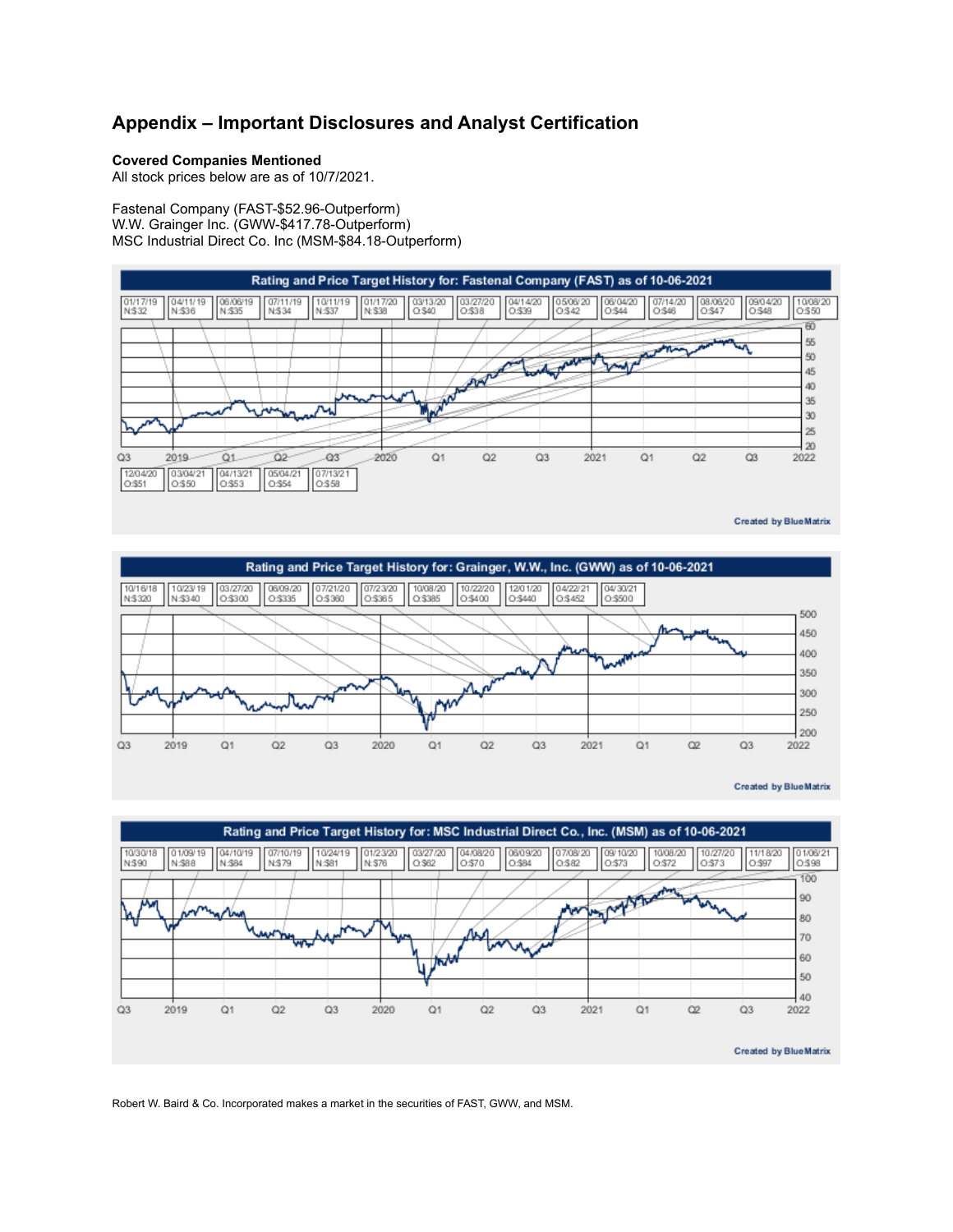#### **Appendix – Important Disclosures and Analyst Certification**

Robert W. Baird & Co. Incorporated ("Baird") and/or its affiliates expect to receive or intend to seek investment-banking related compensation from the company or companies mentioned in this report within the next three months. Baird may not be licensed to execute transactions in all foreign listed securities directly. Transactions in foreign listed securities may be prohibited for residents of the United States. Please contact a Baird representative for more information.

**Investment Ratings: Outperform (O)** - Expected to outperform on a total return, risk-adjusted basis the broader U.S. equity market over the next 12 months. **Neutral (N)** - Expected to perform in line with the broader U.S. equity market over the next 12 months. **Underperform (U)** - Expected to underperform on a total return, risk-adjusted basis the broader U.S. equity market over the next 12 months.

**Risk Ratings: L - Lower Risk** – Higher-quality companies for investors seeking capital appreciation or income with an emphasis on safety. Company characteristics may include: stable earnings, conservative balance sheets, and an established history of revenue and earnings. **A - Average Risk** – Growth situations for investors seeking capital appreciation with an emphasis on safety. Company characteristics may include: moderate volatility, modest balance-sheet leverage, and stable patterns of revenue and earnings. **H - Higher Risk** – Higher-growth situations appropriate for investors seeking capital appreciation with the acceptance of risk. Company characteristics may include: higher balance-sheet leverage, dynamic business environments, and higher levels of earnings and price volatility. **S - Speculative Risk** – High growth situations appropriate only for investors willing to accept a high degree of volatility and risk. Company characteristics may include: unpredictable earnings, small capitalization, aggressive growth strategies, rapidly changing market dynamics, high leverage, extreme price volatility and unknown competitive challenges.

**Valuation, Ratings and Risks.** The recommendation and price target contained within this report are based on a time horizon of 12 months but there is no guarantee the objective will be achieved within the specified time horizon. Price targets are determined by a subjective review of fundamental and/or quantitative factors of the issuer, its industry, and the security type. A variety of methods may be used to determine the value of a security including, but not limited to, discounted cash flow, earnings multiples, peer group comparisons, and sum of the parts. Overall market risk, interest rate risk, and general economic risks impact all securities. Specific information regarding the price target and recommendation is provided in the text of our most recent research report.

**Distribution of Investment Ratings.** As of September 30, 2021, Baird U.S. Equity Research covered 730 companies, with 65% rated Outperform/Buy, 34% rated Neutral/Hold and 1% rated Underperform/Sell. Within these rating categories, 17% of Outperform/Buy-rated, 7% of Neutral/Hold-rated and 20% Underperform/Sell-rated companies have compensated Baird for investment banking services in the past 12 months and/or Baird managed or comanaged a public offering of securities for these companies in the past 12 months.

**Analyst Compensation.** Research analyst compensation is based on: (1) the correlation between the research analyst's recommendations and stock price performance; (2) ratings and direct feedback from our investing clients, our institutional and retail sales force (as applicable) and from independent rating services; (3) the research analyst's productivity, including the quality of such analyst's research and such analyst's contribution to the growth and development of our overall research effort; (4) compliance with all of Baird's internal policies and procedures; and (5) other considerations, such as Baird's assessment of the prevailing market rates for talent in the sector the research analyst covers, but excluding the analyst's contributions to Baird's investment banking services activities. This compensation criteria and actual compensation is reviewed and approved on an annual basis by Baird's Research Oversight Committee. Analyst compensation is derived from all revenue sources of the firm, including revenues from investment banking. Baird does not compensate research analysts based on specific investment banking transactions.

A complete listing of all companies covered by Baird U.S. Equity Research and applicable research disclosures can be accessed at [http://www.rwbaird.com/research-insights/research/coverage/third-party-research-disclosures.aspx.](http://www.rwbaird.com/research-insights/research/coverage/third-party-research-disclosures.aspx) You can also call 800-792-2473 or write: Robert W. Baird & Co., Equity Research, 777 E. Wisconsin Avenue, Milwaukee, WI 53202.

#### **Analyst Certification**

The research analyst primarily responsible for the preparation of this research report certifies that the views expressed in this research report and/or financial model accurately reflect such research analyst's personal views about the subject securities or issuers and that no part of his or her compensation was, is, or will be directly or indirectly related to the specific recommendations or views contained in the research report.

#### **Disclaimers**

#### **Baird prohibits analysts from owning stock in companies they cover.**

This is not a complete analysis of every material fact regarding any company, industry or security. The opinions expressed here reflect our judgment at this date and are subject to change. The information has been obtained from sources we consider to be reliable, but we cannot guarantee the accuracy.

### **ADDITIONAL INFORMATION ON COMPANIES MENTIONED HEREIN IS AVAILABLE UPON REQUEST**

The Dow Jones Industrial Average, S&P 500, S&P 400 and Russell 2000 are unmanaged common stock indices used to measure and report performance of various sectors of the stock market; direct investment in indices is not available. Baird is exempt from the requirement to hold an Australian financial services license. Baird is regulated by the United States Securities and Exchange Commission, FINRA, and various other selfregulatory organizations and those laws and regulations may differ from Australian laws. This report has been prepared in accordance with the laws and regulations governing United States broker-dealers and not Australian laws.

### **Other Disclosures**

The information and rating included in this report represent the research analyst's views based on a time horizon of 12 months, as described above, unless otherwise stated. In our standard company-specific research reports, the subject company may be designated as a "Fresh Pick", representing that the research analyst believes the company to be a high-conviction investment idea based on a subjective review of one or more fundamental or quantitative factors until an expiration date specified by the analyst but not to exceed nine months. The Fresh Pick designation and specified expiration date will be displayed in standard company-specific research reports on the company until the occurrence of the expiration date or such time as the analyst removes the Fresh Pick designation from the company in a subsequent, standard company-specific research report. The research analyst(s) named in this report may, at times and at the request of clients or their Baird representatives, provide particular investment perspectives or trading strategies based primarily on the analyst's understanding of the individual client's objectives. These perspectives or trading strategies generally are responsive to client inquiries and based on criteria the research analyst considers relevant to the client. As such, these perspectives and strategies may differ from the research analyst's views contained in this report.